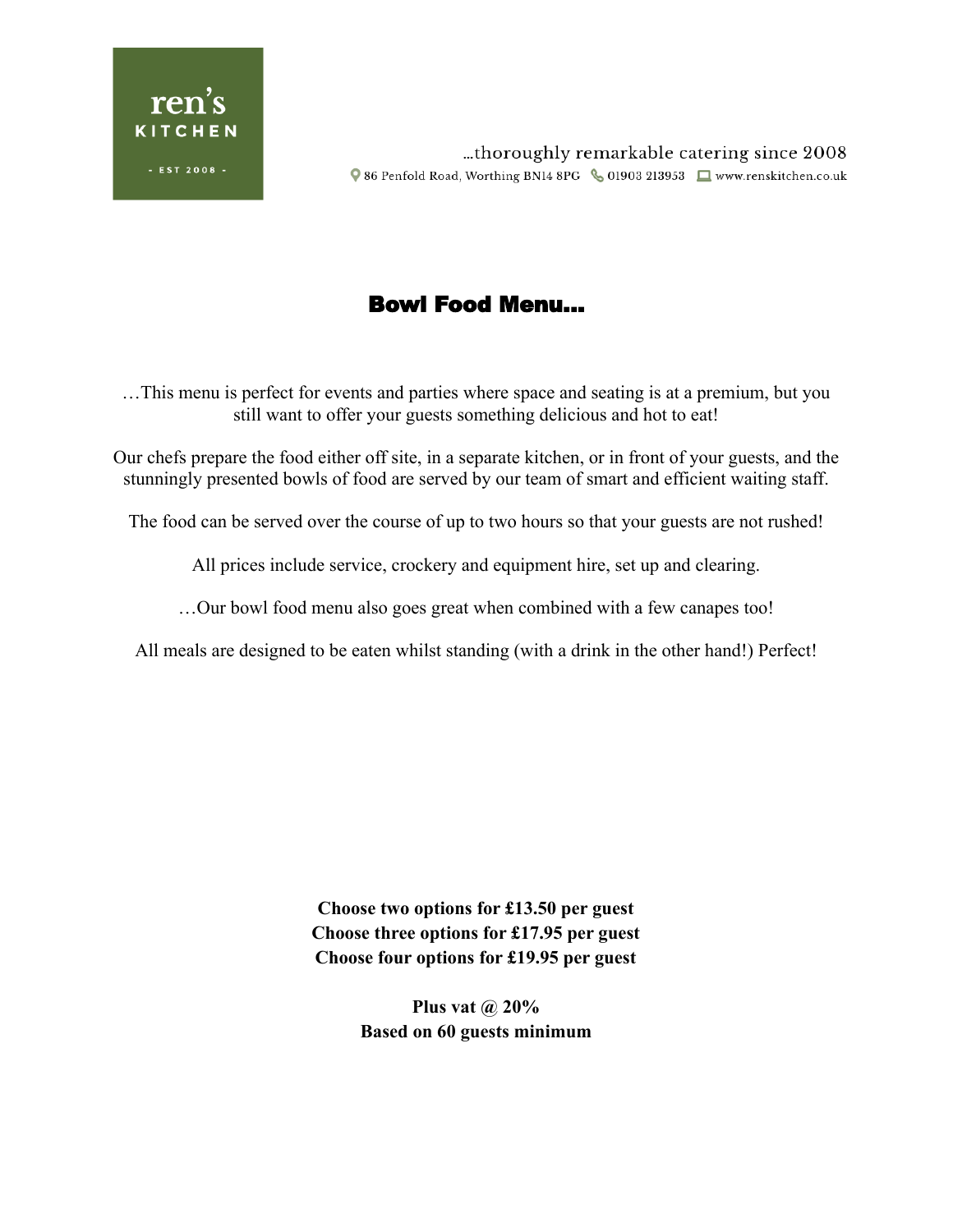

...thoroughly remarkable catering since 2008 ♥ 86 Penfold Road, Worthing BN14 8PG <a>
61903 213953 <a>
□<br/>
□</a>
□</a>
□</a>
□</a>
□</a>
□</a>
□</a>
□</a>
□</a>
□</a>
□</a>
□</a>
□</a>
□</a>
□</a>
□</a>
□</a>
□</a>
□</a>
□</a>
□</a>
□</a>
□</a>
□</a>
□</a>
□</a>

## Bowl Food Options…

-Mexican style pulled pork with spicy rice and beans, with a fresh tomato and coriander salsa and sour cream (vegan pulled jackfruit on request)

-Sesame salmon laksa with buckwheat noodles, crispy salmon skin

-Beef stroganoff served with orzo, sour cream and paprika

-Thai green chicken curry with coconut rice (veggie on request)

-Cassoulet with Toulouse Sausage, slow roast pork belly, pancetta, gremolata

-Moroccan spiced chick pea and aubergine tagine (vegan)

-Penne pasta with chargrilled chicken, fresh tomato and basil sauce

-Hearty Sussex lamb stew with root vegetables and pearl barley, kale pesto

-Beer battered Pollock with hand cut chips and fresh tartare

-Butternut, thyme and parmesan risotto balls with a sundried tomato and basil sauce, fresh parmesan and watercress (veggie)